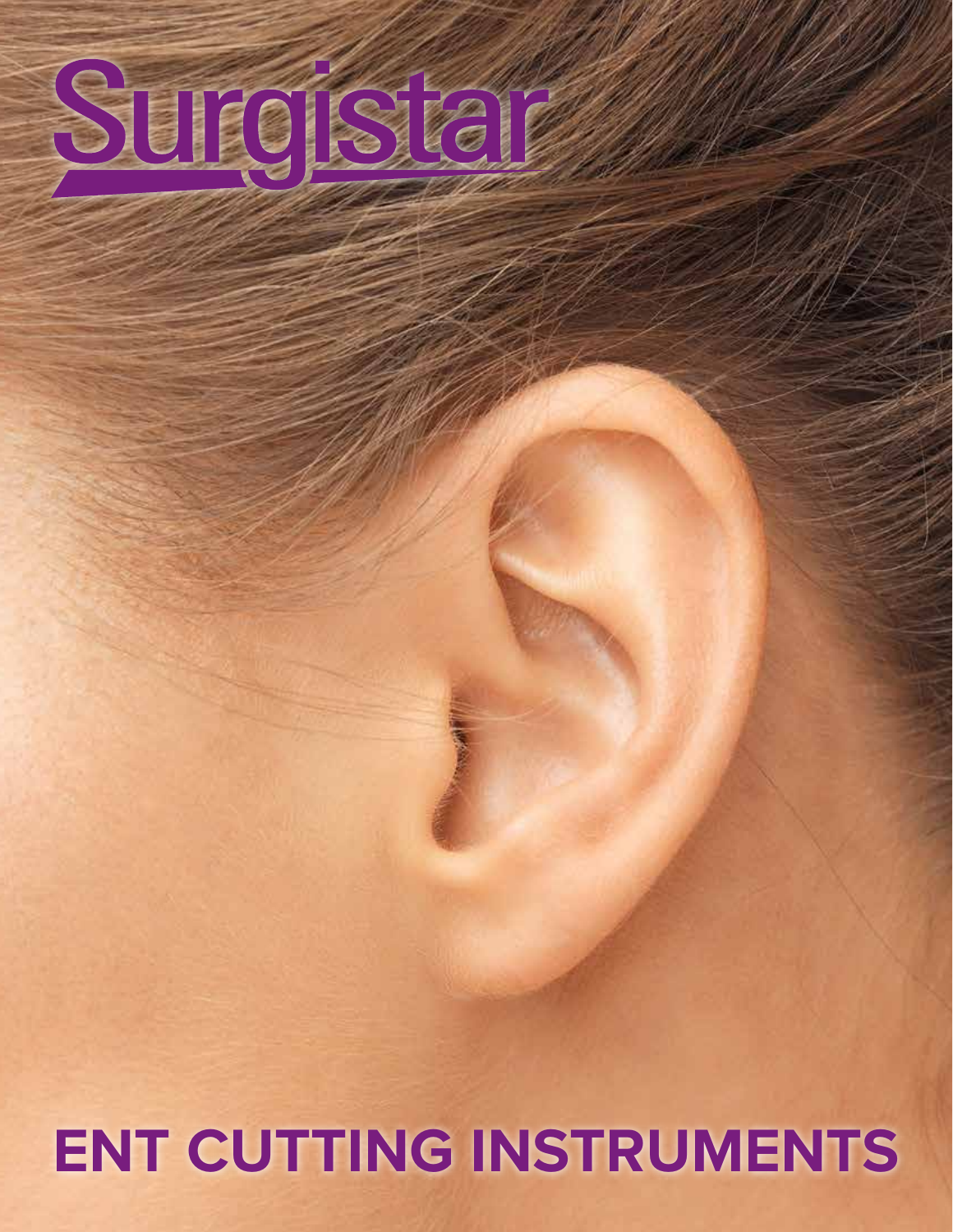#### **MYRINGOTOMY (Flat Stock)**

| Code  | Description                | Contents |
|-------|----------------------------|----------|
| 7100  | Lance Blade, Adult         | 6/Box    |
| 7100H | Lance Knife, Adult         | 6/Box    |
| 7110  | Lance Blade Reverse, Adult | 6/Box    |
| 7121  | Lance Blade, Juvenile      | 6/Box    |
| 7124  | Lance Knife, Juvenile      | 6/Box    |
| 7120  | Spear Blade. Juvenile      | 6/Box    |
| 7122  | Spear Knife. Juvenile      | 6/Box    |
| 7300  | Sickle Blade               | 6/Box    |
| 7300H | Sickle Knife               | 6/Box    |

#### **TYMPANOPLASTY (Flat Stock)**



#### **HANDLE (Flat Stock)**

Handle accommodates all Flat Stock Blades pictured above.

|                                                                                                                        |      | Code | Description             | Contents |
|------------------------------------------------------------------------------------------------------------------------|------|------|-------------------------|----------|
| <u> La componenta de la componenta de la componenta de la componenta de la componenta de la componenta de la compo</u> |      | 1310 | 10cm Length with Collet | $1/B$ ag |
| 1310                                                                                                                   | 1305 | 1305 | Replacement Collet Only | $1/B$ ag |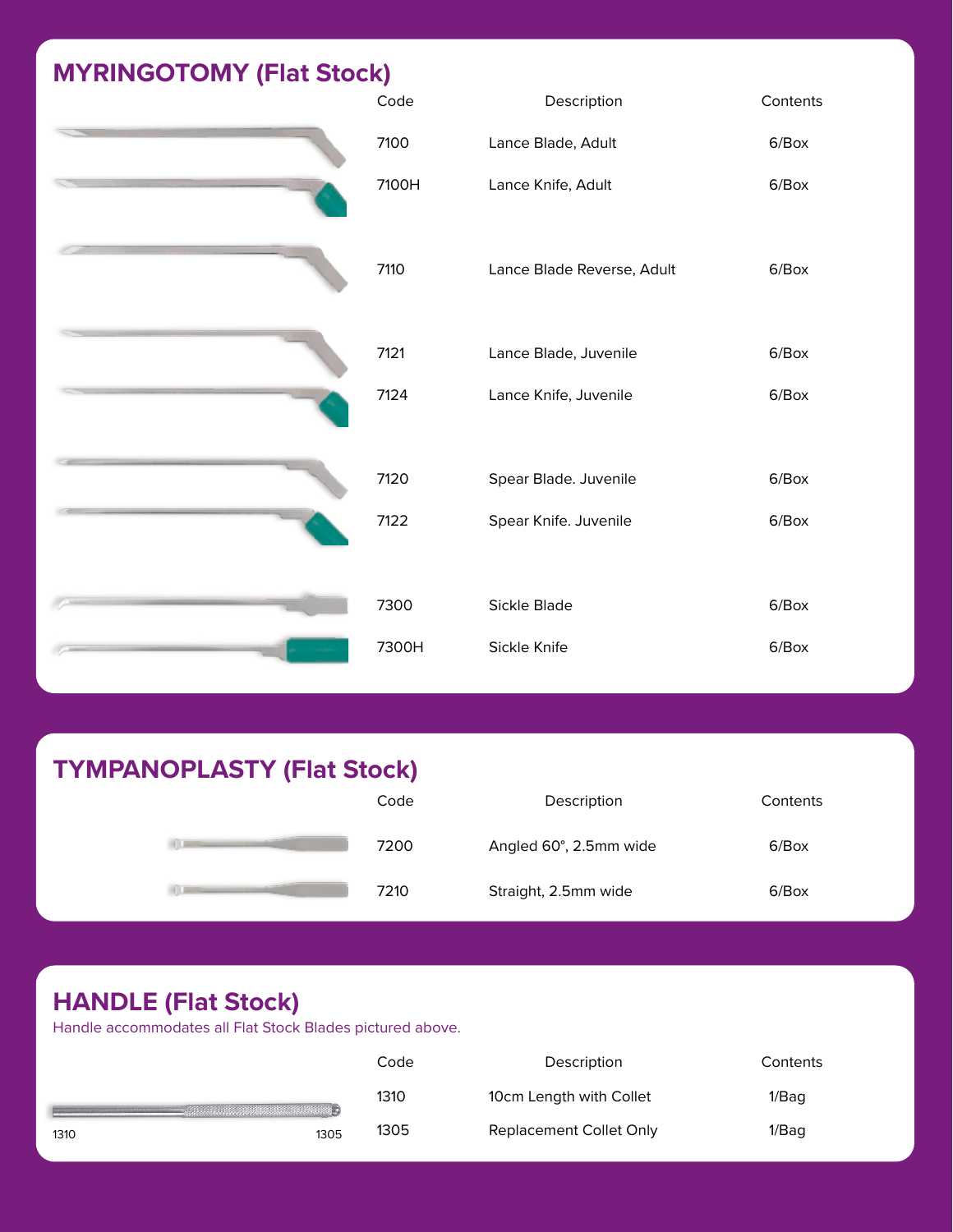#### **MYRINGOTOMY (Round Stock)**



#### **HANDLE (Round Stock)**

Handle accommodates all Round Stock Blades pictured above.

|    | Code | Description | Contents |
|----|------|-------------|----------|
| W. | 1318 | 10cm Length | 1/Bag    |

### **EXTENDED REACH MYRINGOTOMY (Round Stock)**

Longer shaft and finger grip eliminates need for handle. All blade lengths 166mm.

| Code | Description        | Contents |
|------|--------------------|----------|
| 8522 | Lance Blade, Adult | 6/Box    |